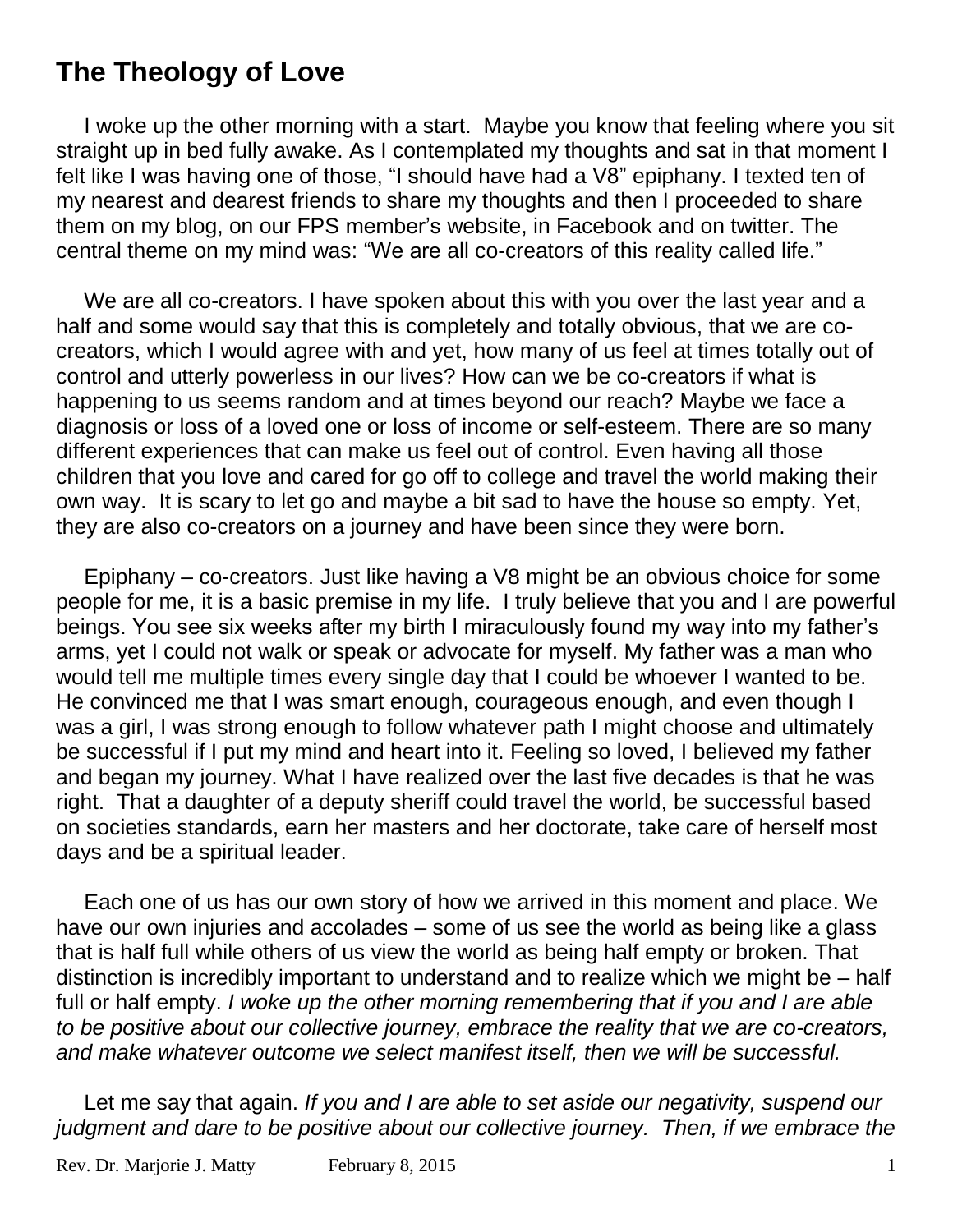*fact that we are co-creators and can make whatever outcome we select manifest itself, we will be successful no matter what we choose to do.* We are powerful. Communities throughout history have manifested their dreams over and over again – think of Selma and the civil rights movement. It began in a church with people who believed. Did they face adversity, absolutely? Did they have vast resources at their beck and call, no they did not. Were they tired and old and fed up, yes they were. And yet they had a dream.

So what do we want to do? Do we want to feed and house the homeless? Do we want to provide clean drinking water to third world villages? Do we want to save the planet from humankind? Do we want to invest in educating and lobbying about alternative energy, economic justice, climate change, and immigration? Lets pretend for a moment that First Parish is absolutely perfect just as it is. Let us expect that canvass will be bountiful and that we will have all of the resources, including hands, minds, and money that we will need to accomplish whatever it is that we want. Let us put away the worries, doubts and judgments, and dare to co-create together. Oh I can't do that. I am burned out or too tired or just done with it all. We will never be able to succeed, it is already too late. You can hear those voices can't you? They come from inside, they are afraid of failing, or losing, or whatever.

How will we ever be able to move forward with all of that "can't do it stuff" hanging all over us? That "stuff" actually weighs us down, holds us back, and constricts our souls. The Rev. Dr. Martin Luther King had a dream and as outlandish as it seemed at the time, when he shared it, no matter how many people tried to crush that dream and continue to try to stall the progress of racial and economic justice, people believed and got on board, even in the face of persecution, pain, and death, they followed him.

I am so bold as to have a dream, to dream that this world and its many species and cultures and in the face of our differences, could someday live peacefully as one; to live in harmony, to live in love, to truly care for one another with a compassionate mind and heart filled with loving-kindness. This is not a new dream. It has been a dream of the ages. The Jewish prophet, Isaiah had visions of such a time when he prophesized in 740 BCE that, "<sup>6</sup>The wolf shall live with the lamb, the leopard shall lie down with the kid, the calf and the lion and the fatling together, and a little child shall lead them." All in peace, all beings whom we would consider not to have an understanding of love compassion or living in harmony, all as one.

What will it take to realize such a dream? As my opening reading this morning I turned to Saul who was struck by lightning on the road to Damascus and was suddenly awake, alive, and renewed, he would change his name. Paul, awake and open, believed in the gospel of loving kindness that Jesus' early communities were built upon. He would share with a community that he established in Corinth in 51 ACE (After Common Era)…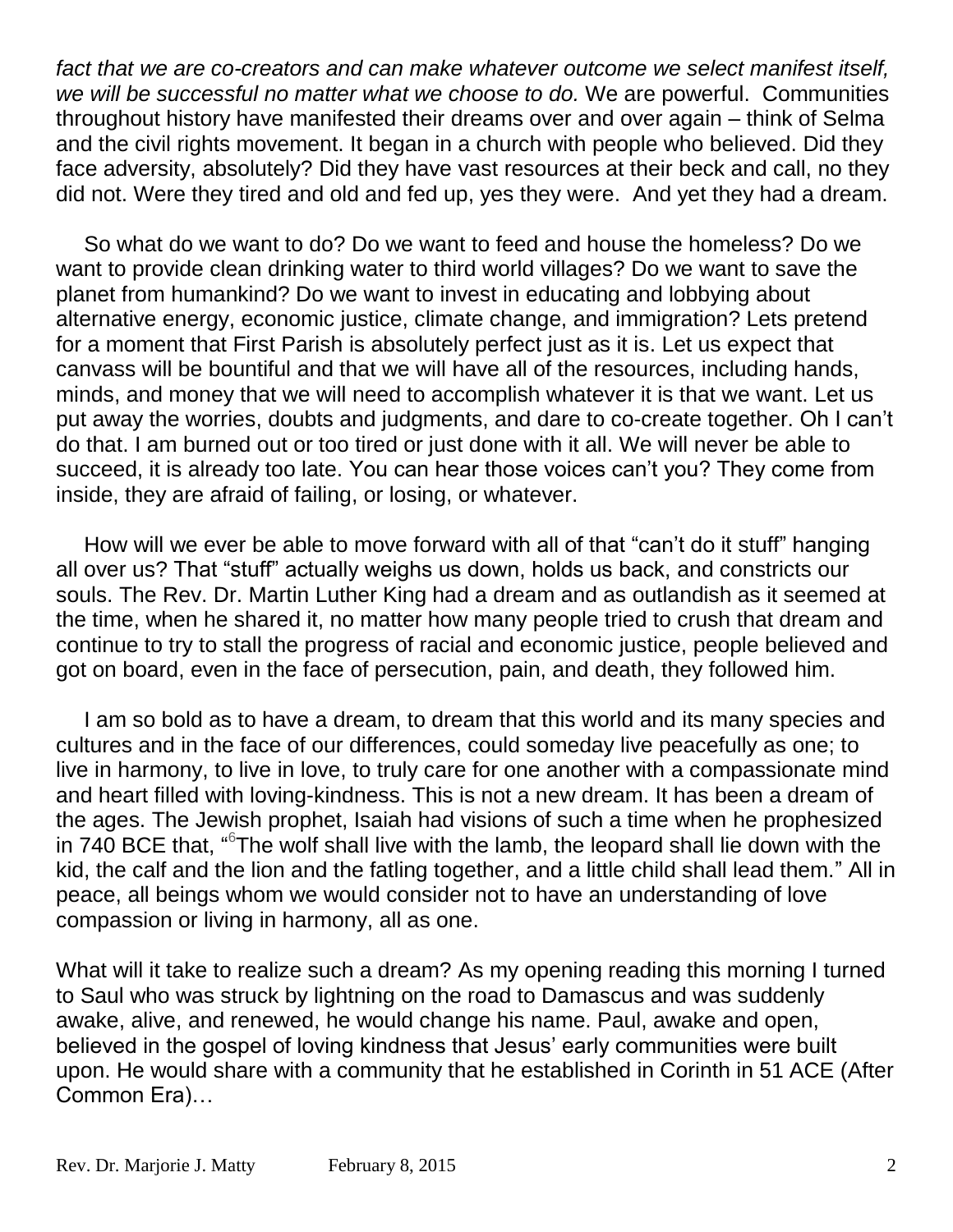When I was an infant, I spoke as an infant, I reckoned as an infant; when I became [an adult], I abolished the things of the infant.

For now we see through a mirror dimly, but then face to face. Now I know in part, but then I shall know as also I was fully known.

> But now remains faith, hope, love, these three; but the greatest of these is love.

Love, "alls ya need is love…" Since I shared my first sermon with you in September of 2013, I explained that love begins with, "Sharing our Truth in Love" with one another. About a month later I explained how important it is to truly listen to one another. Not to sit there in judgment thinking of a response, but to focus on what the person who is speaking is really sharing. It is not always easy. We may have a difference of opinion and we may in fact think that only I can be right so that means that you must be wrong. Let me share a secret with you. There is one grand truth and we each carry within us a part of it. To understand and know the wisdom of that grand truth, we must listen and learn from each other in love.

There is nothing more important than love and compassion for our neighbor. When we stop to look into the eyes of another we are, in fact, looking into the eyes of God. This is the blasphemy that Ralph Waldo Emerson left the ministry over. Until we meet one another and see our kinship and our connection we will be destined to wander in the desert.

During a week that is all about love what might it feel like if we gave whole-heartedly to one another or maybe to everyone we meet, even those whom we do not know yet. What if we were willing to be present and vulnerable with everyone we came in contact with. Truly loved all others as we wish to be cared for and loved by them? Would it be exhausting? I think not, because love is an inexhaustible, instantly renewable, resource that is sweeter than sugar without all of the calories. Deep abiding love returned gives us energy. I have a dream – that from this moment forward you and I will be the love that will change our world. That it will begin here and travel out into the world and will affect every single person and being that wave of love touches. I have a dream that we will love the hell out of those who are angry and violent, those who are afraid of scarcity instead of feeling held in abundance. I believe that we are powerful; I believe that we can make a difference; and, I believe in the power of love. What do you believe?